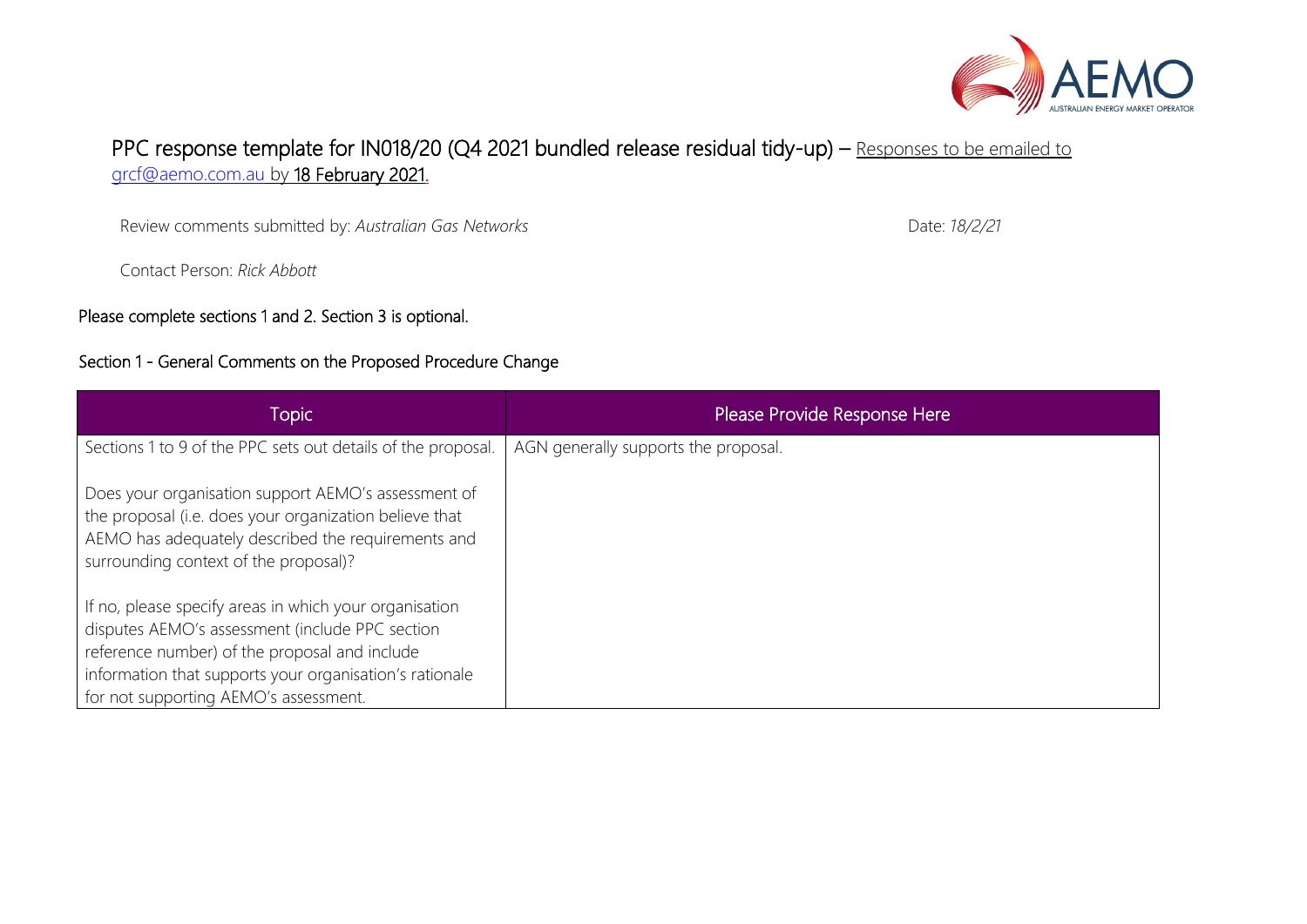

## Section 2 – Comments on the changes described in Section 3 of the Proposed Procedure Change

|                                                | *** Participants are to complete the relevant columns below in order to record their response.*** |                                                                                |                              |
|------------------------------------------------|---------------------------------------------------------------------------------------------------|--------------------------------------------------------------------------------|------------------------------|
| Section of PPC                                 | Issue / Comment                                                                                   | Proposed text<br>Red strikeout means delete and<br>blue underline means insert | AEMO Response<br>(AEMO only) |
| Section 3.1: Delete<br>T71 transaction         |                                                                                                   |                                                                                |                              |
|                                                |                                                                                                   |                                                                                |                              |
|                                                |                                                                                                   |                                                                                |                              |
|                                                |                                                                                                   |                                                                                |                              |
| Section 3.2: Delete                            |                                                                                                   |                                                                                |                              |
|                                                |                                                                                                   |                                                                                |                              |
| T72 "Update to Meter<br>Route" transaction     |                                                                                                   |                                                                                |                              |
|                                                |                                                                                                   |                                                                                |                              |
|                                                | FRC B2B SID v4                                                                                    |                                                                                |                              |
|                                                | 4.6.3 Customer Details Request (CDR)                                                              |                                                                                |                              |
| Section 3.3: Add<br>event codes for<br>CDN/CDR | Suggest add error code 3689 (Participant is not<br>authorised to request the received data.)      |                                                                                |                              |
|                                                | Also same for PBP3 B2B SYS INT Def section 4.6.3<br>(VIC & QLD)                                   |                                                                                |                              |
|                                                |                                                                                                   |                                                                                |                              |
|                                                |                                                                                                   |                                                                                |                              |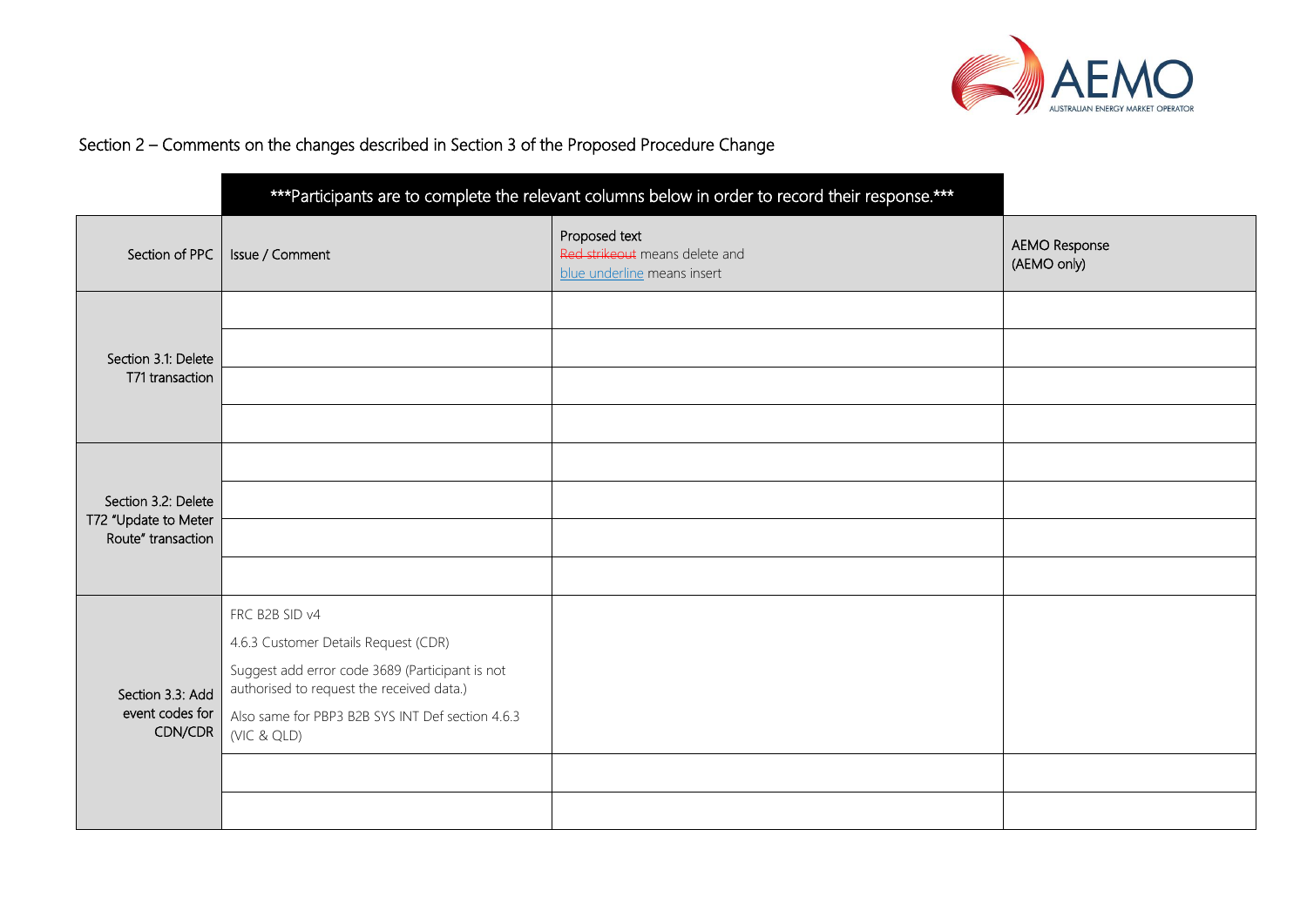| Section 3.4: Reword<br>clause 4.6.2                         |                                                                                                                                                                                   |                                                                                                                                                                           |  |
|-------------------------------------------------------------|-----------------------------------------------------------------------------------------------------------------------------------------------------------------------------------|---------------------------------------------------------------------------------------------------------------------------------------------------------------------------|--|
|                                                             |                                                                                                                                                                                   |                                                                                                                                                                           |  |
|                                                             | FRC B2B SID v4<br>Appendix A. Data Dictionary<br>Element Names:<br>Phone Number 1<br>Phone Number 2                                                                               | ALLOWED VALUES<br>While the aseXML schema allows for any number of phone numbers to be<br>provided, at most two must may be provided under the Build Pack<br>constraints. |  |
| Section 3.5: Align<br>data dictionary with<br>aseXML schema | PBP3 B2B SID v3<br>Appendix A. Data Dictionary<br>Element Names:<br>Phone Number 1<br>Phone Number 2<br>No allowed values listed. Should the same comment<br>as above apply here? | ALLOWED VALUES<br>While the aseXML schema allows for any number of phone numbers to be<br>provided, at most two must may be provided under the Build Pack<br>constraints. |  |
|                                                             |                                                                                                                                                                                   |                                                                                                                                                                           |  |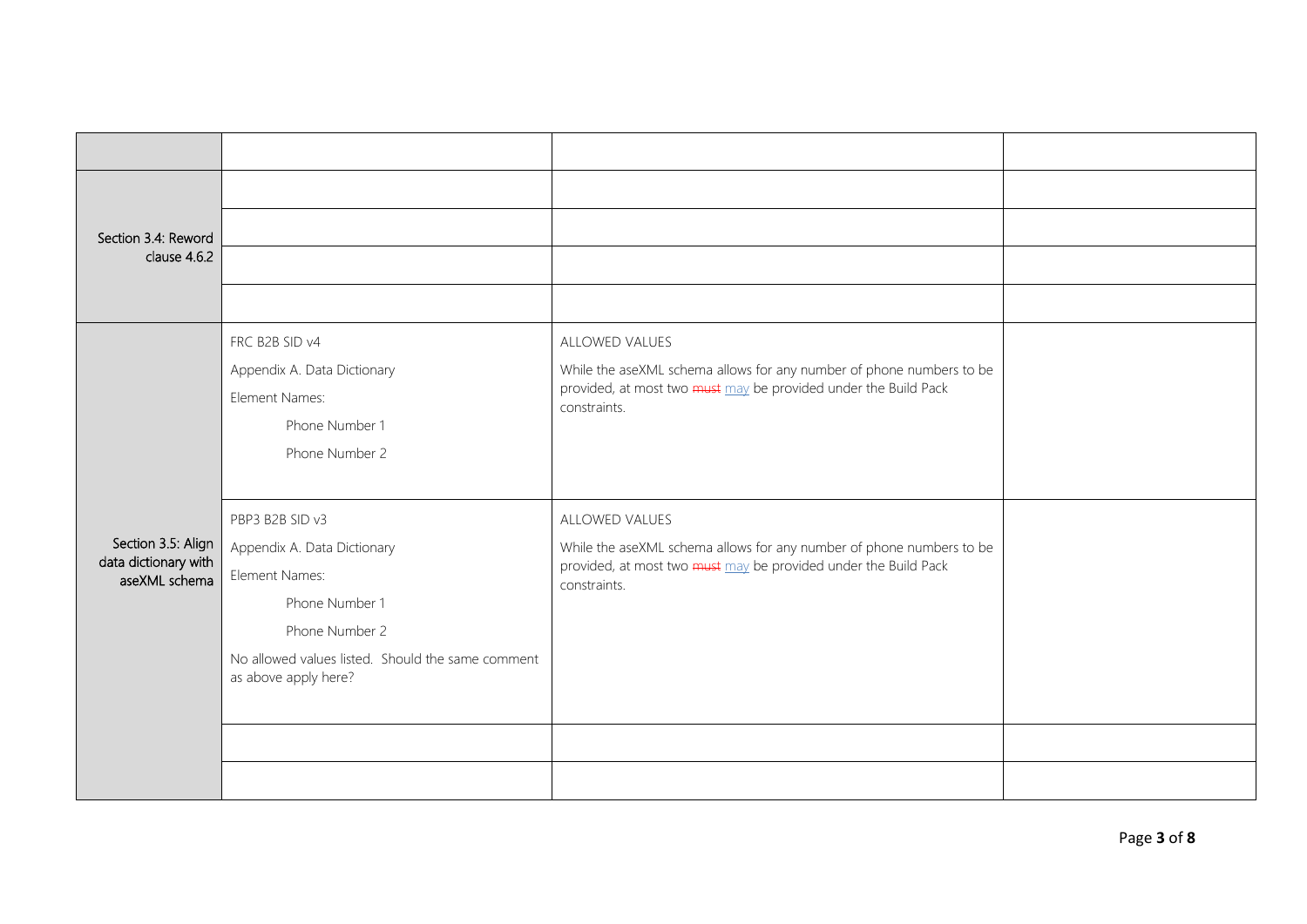| Section 3.6: Manifest<br>errors and other non-<br>controversial changes | 3.6.1 Mandatory status of Life Support fields<br>PBP1 Table of Transactions (Elements tab)<br>Life Support Equipment | Code Use column still shows as N (No Code Used), should be Y |  |
|-------------------------------------------------------------------------|----------------------------------------------------------------------------------------------------------------------|--------------------------------------------------------------|--|
| Section 3.7: Diagram<br>changes                                         |                                                                                                                      |                                                              |  |
| Section 3.8:<br>CustomerTitle<br>element                                | AGN is comfortable that the NameTitle field should<br>be populated with an empty string if no title is<br>available. |                                                              |  |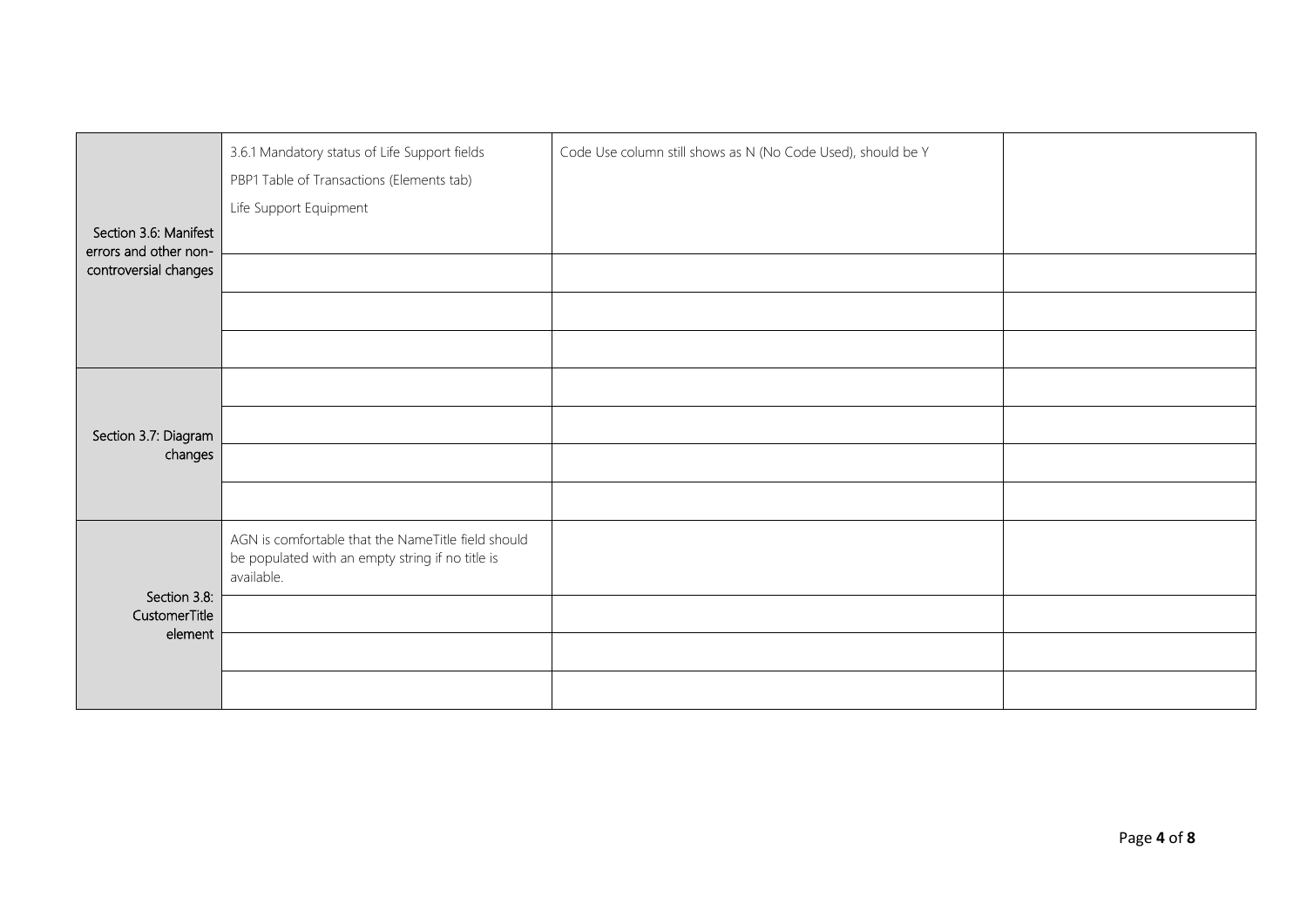

## Section 3 – Corrections to typographical or administrative errors in collating the documents

| *** Participants are to complete the relevant columns below in order to record their response.*** |                                                                                                                                                                                                              |                                                                                |                                     |
|---------------------------------------------------------------------------------------------------|--------------------------------------------------------------------------------------------------------------------------------------------------------------------------------------------------------------|--------------------------------------------------------------------------------|-------------------------------------|
| Ref #1 - B2B Service Order Specifications - Part 1                                                |                                                                                                                                                                                                              |                                                                                |                                     |
| RMP Clause #                                                                                      | Issue / Comment                                                                                                                                                                                              | Proposed text<br>Red strikeout means delete and<br>blue underline means insert | <b>AEMO Response</b><br>(AEMO only) |
|                                                                                                   |                                                                                                                                                                                                              |                                                                                |                                     |
| Ref #2 - B2B Service Order Specifications - Part 2                                                |                                                                                                                                                                                                              |                                                                                |                                     |
|                                                                                                   |                                                                                                                                                                                                              |                                                                                |                                     |
|                                                                                                   |                                                                                                                                                                                                              |                                                                                |                                     |
|                                                                                                   | Ref #3 - Spec Pack FRC B2B System Interface Definitions                                                                                                                                                      |                                                                                |                                     |
|                                                                                                   | FRC B2B SID v4<br>4.6.2.1 CustomerDetailsNotification<br>Movement Type has been removed from Elements list<br>in PBP1 Process Flow Table of Transactions. Should it<br>be removed from this section as well? |                                                                                |                                     |
|                                                                                                   | FRC B2B SID v4<br>4.6.2.1 CustomerDetailsNotification<br>The whole of the Figure 4-70 heading has been<br>deleted, should just be the CSV portion                                                            | Figure 4-70 CustomerDetailsNotification/CSVCustomer aseXML schema              |                                     |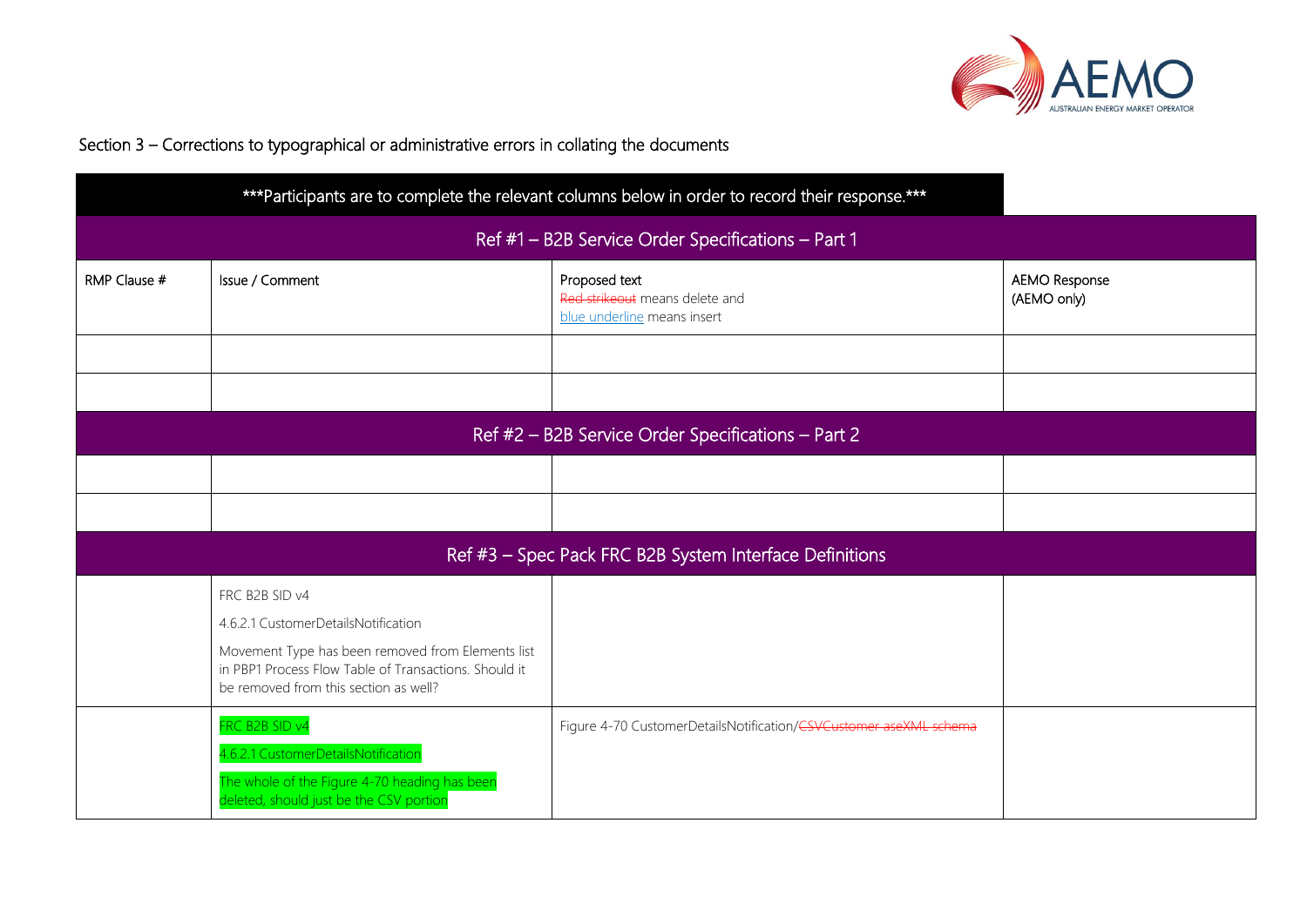| Ref #4 - Gas Interface Protocol (NSW-ACT)          |                                            |  |  |
|----------------------------------------------------|--------------------------------------------|--|--|
|                                                    |                                            |  |  |
|                                                    |                                            |  |  |
| Ref #5 - Gas Interface Protocol (Queensland)       |                                            |  |  |
|                                                    |                                            |  |  |
|                                                    |                                            |  |  |
|                                                    | Ref #6 - Gas Interface Protocol (Victoria) |  |  |
|                                                    |                                            |  |  |
|                                                    |                                            |  |  |
| Ref #7 - PBP 1 - Process Flow Diagrams             |                                            |  |  |
|                                                    |                                            |  |  |
|                                                    |                                            |  |  |
| Ref #8 - PBP1 - Process Flow Table of Transactions |                                            |  |  |
|                                                    |                                            |  |  |
|                                                    |                                            |  |  |
| Ref #9 - PBP 1 - CSV Data Format Specification     |                                            |  |  |
|                                                    |                                            |  |  |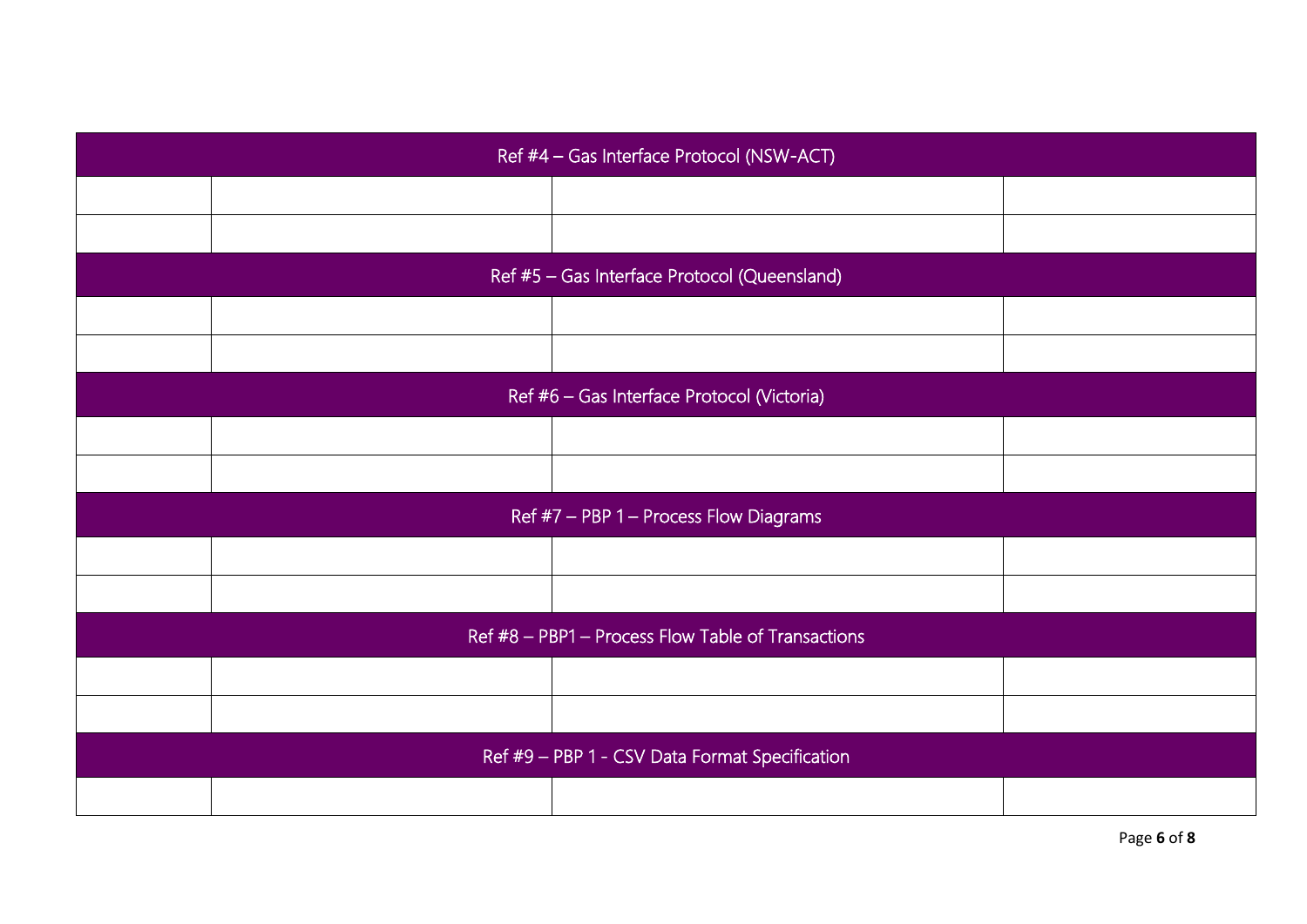|                                                     | Ref #10 - PBP3 - B2B System Interface Definitions                                                            |  |  |
|-----------------------------------------------------|--------------------------------------------------------------------------------------------------------------|--|--|
|                                                     | Appendix A Data Dictionary<br>As some aseXML element names have changed, the<br>table needs to be re-sorted. |  |  |
|                                                     |                                                                                                              |  |  |
| Ref #11 - PBP5 - NSW-ACT Specific Build Pack        |                                                                                                              |  |  |
|                                                     |                                                                                                              |  |  |
|                                                     |                                                                                                              |  |  |
| Ref #12 - PBP6 - NSW-ACT (Wagga Wagga and Tamworth) |                                                                                                              |  |  |
|                                                     |                                                                                                              |  |  |
|                                                     |                                                                                                              |  |  |
| Ref #13 - Specification Pack Usage Guide            |                                                                                                              |  |  |
|                                                     |                                                                                                              |  |  |
|                                                     |                                                                                                              |  |  |